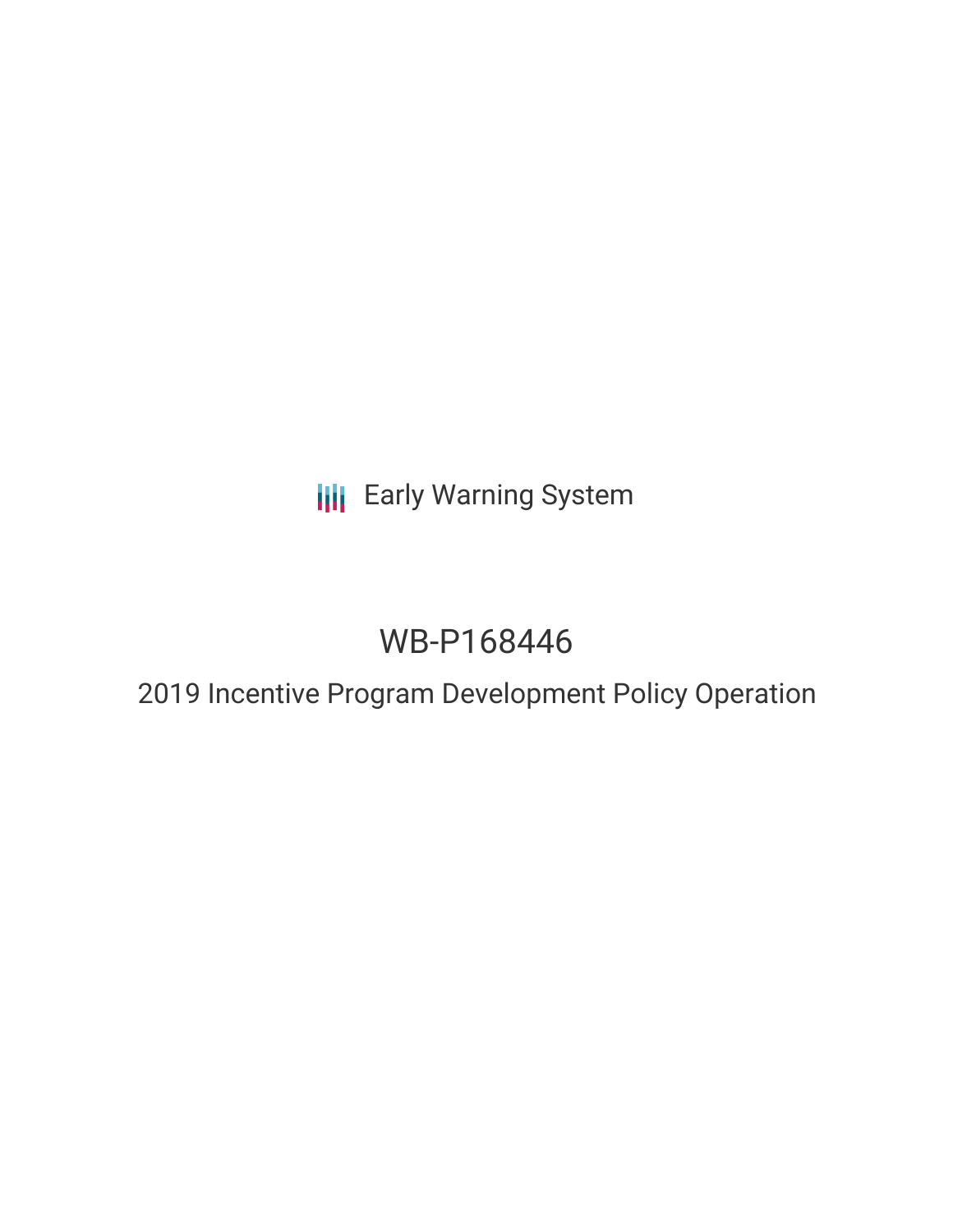

#### **Quick Facts**

| <b>Countries</b>               | Afghanistan               |
|--------------------------------|---------------------------|
| <b>Financial Institutions</b>  | World Bank (WB)           |
| <b>Status</b>                  | Proposed                  |
| <b>Bank Risk Rating</b>        | U                         |
| <b>Voting Date</b>             | 2019-06-20                |
| <b>Borrower</b>                | Government of Afghanistan |
| <b>Sectors</b>                 | Law and Government        |
| <b>Investment Type(s)</b>      | Loan                      |
| <b>Investment Amount (USD)</b> | \$100.00 million          |
| <b>Project Cost (USD)</b>      | \$400.00 million          |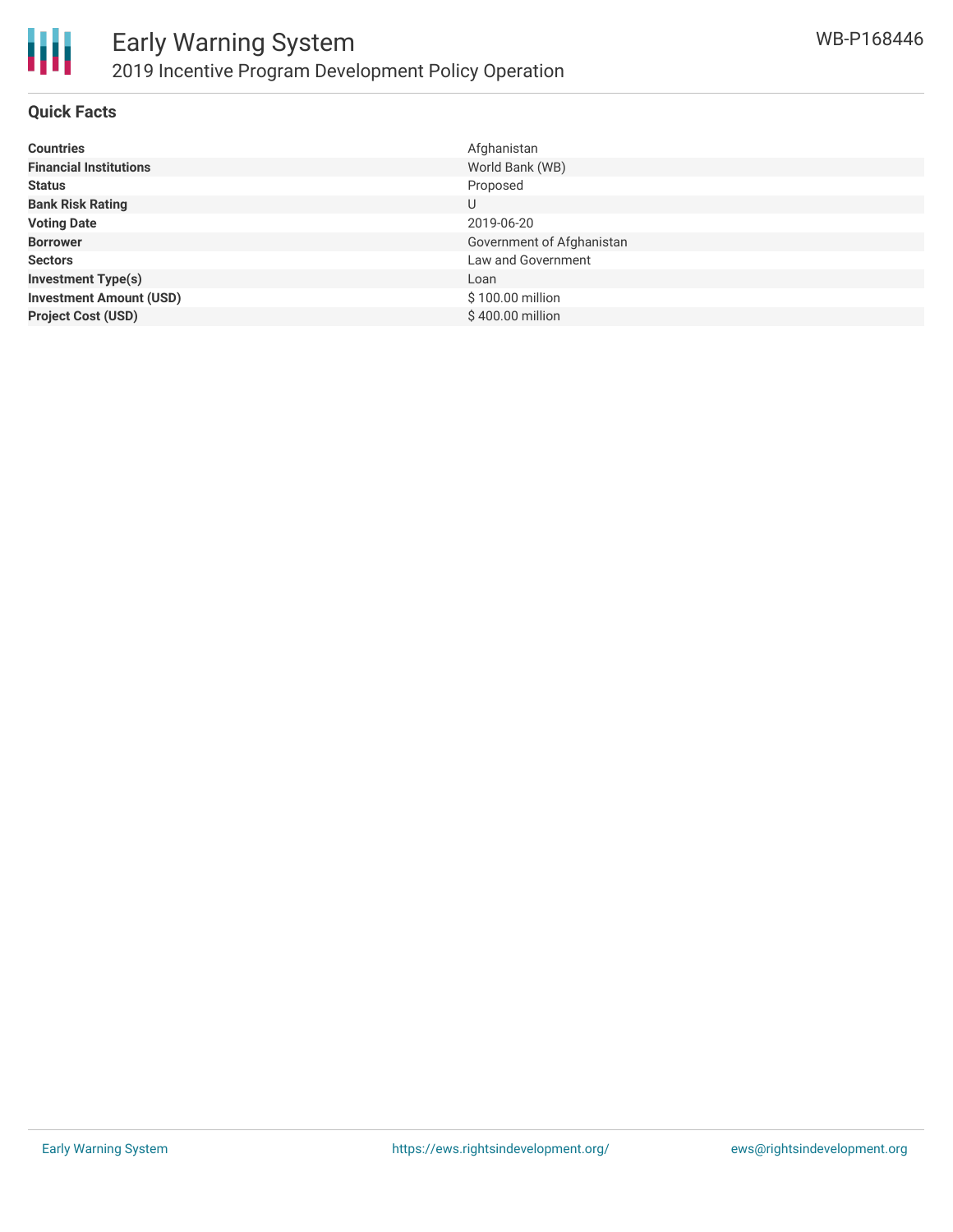

#### **Project Description**

According to the bank document, the project's objectives are: (i) strengthening the policy framework to support state effectiveness, private investment, and social inclusion; and (ii) improving the policy and institutional framework for public financial management.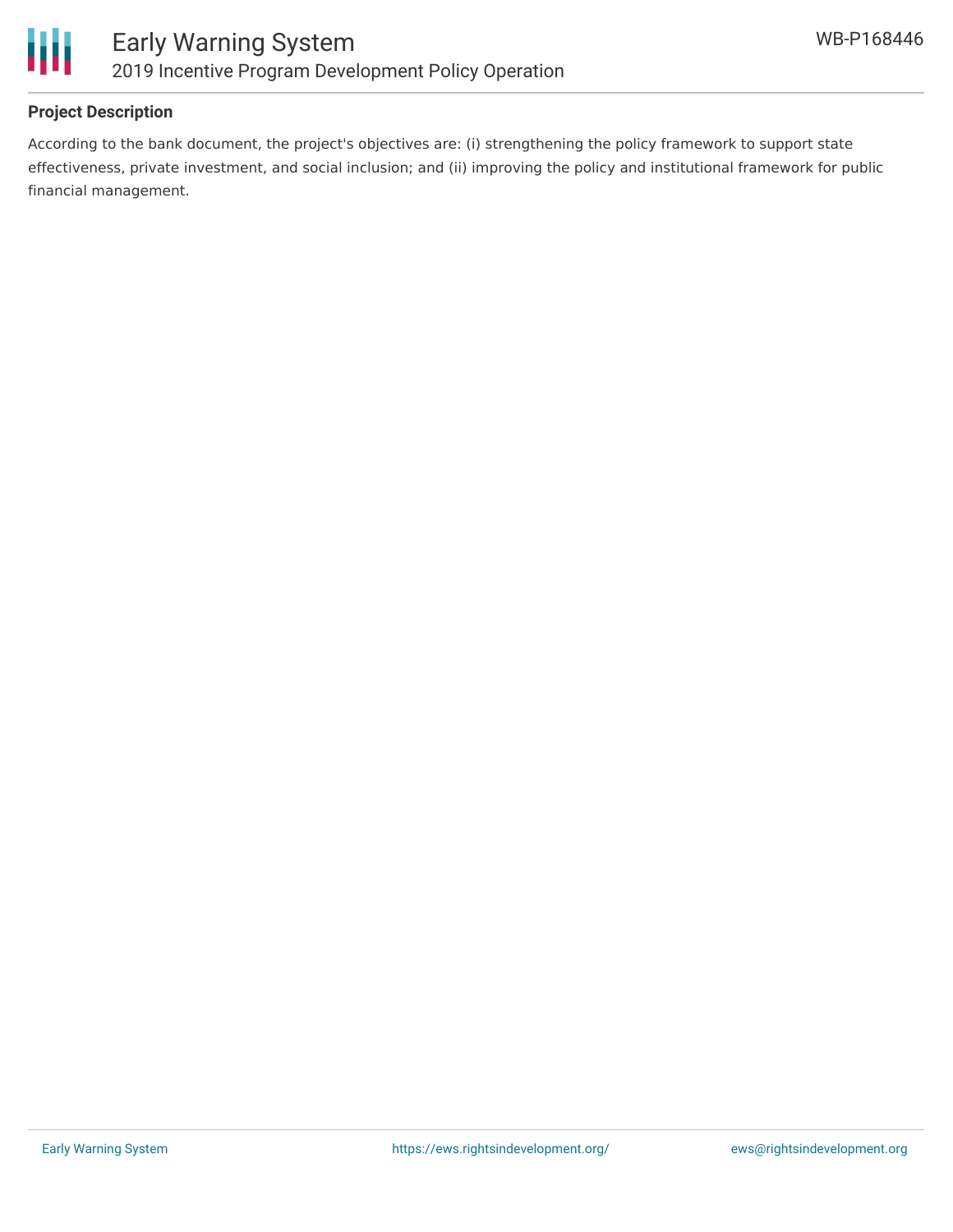

#### **Investment Description**

World Bank (WB)

Co-financing:

Trust Fund US\$ 300 million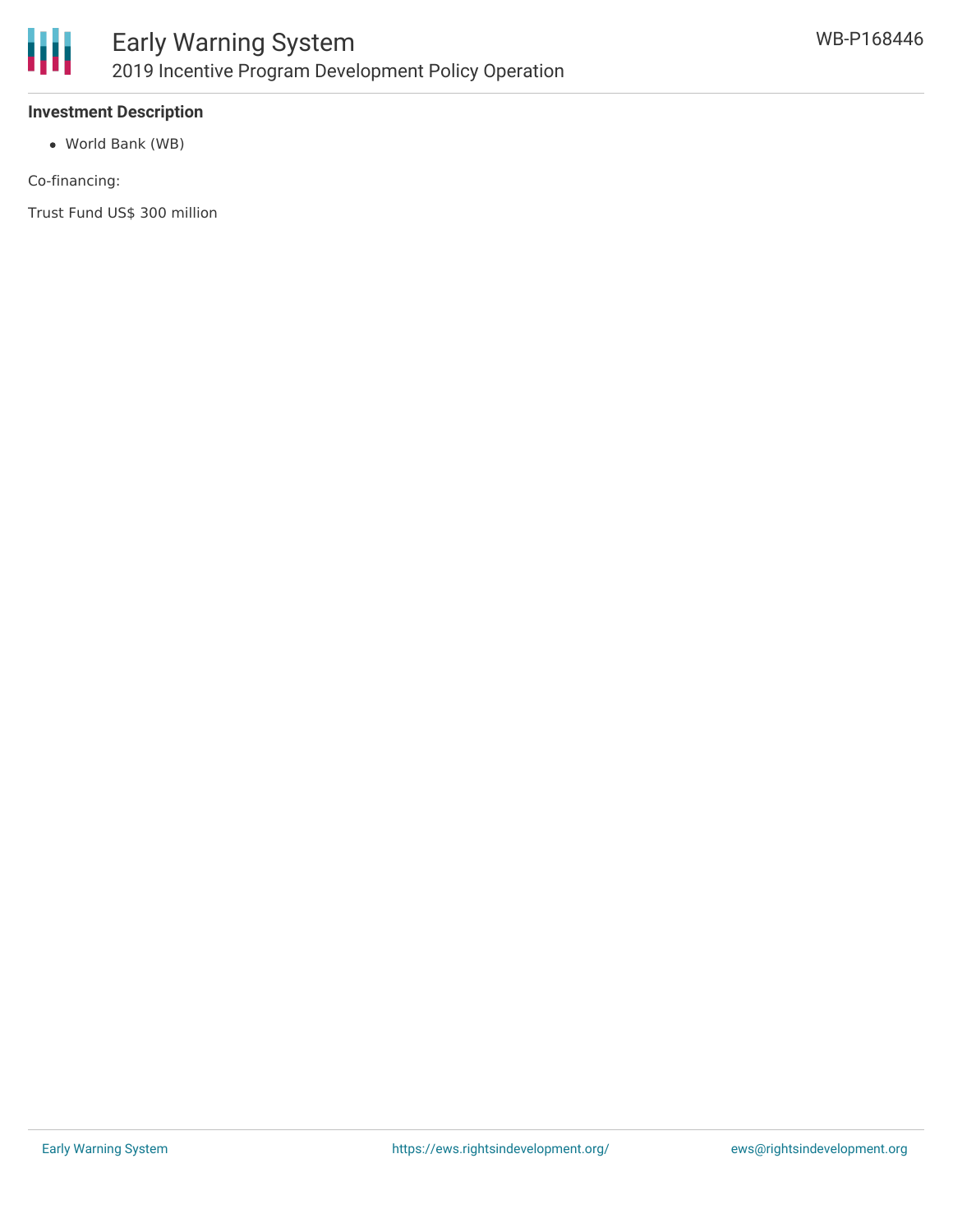

#### **Contact Information**

World Bank Tobias Akhtar Haque Senior Economist

Borrower/Client/Recipient Ministry of Finance Zahid Hamdard, Deputy Minister [zahid.hamdard@mof.gov.af](mailto:zahid.hamdard@mof.gov.af)

Implementing Agencies Ministry of Finance Zahid Hamdard, Deputy Minister zahid.hamdard@mof.gov.af

#### **ACCOUNTABILITY MECHANISM OF WORLD BANK**

The World Bank Inspection Panel is the independent complaint mechanism and fact-finding body for people who believe they are likely to be, or have been, adversely affected by a World Bank-financed project. If you submit a complaint to the Inspection Panel, they may investigate to assess whether the World Bank is following its own policies and procedures for preventing harm to people or the environment. You can contact the Inspection Panel or submit a complaint by emailing ipanel@worldbank.org. You can learn more about the Inspection Panel and how to file a complaint at: http://ewebapps.worldbank.org/apps/ip/Pages/Home.aspx.